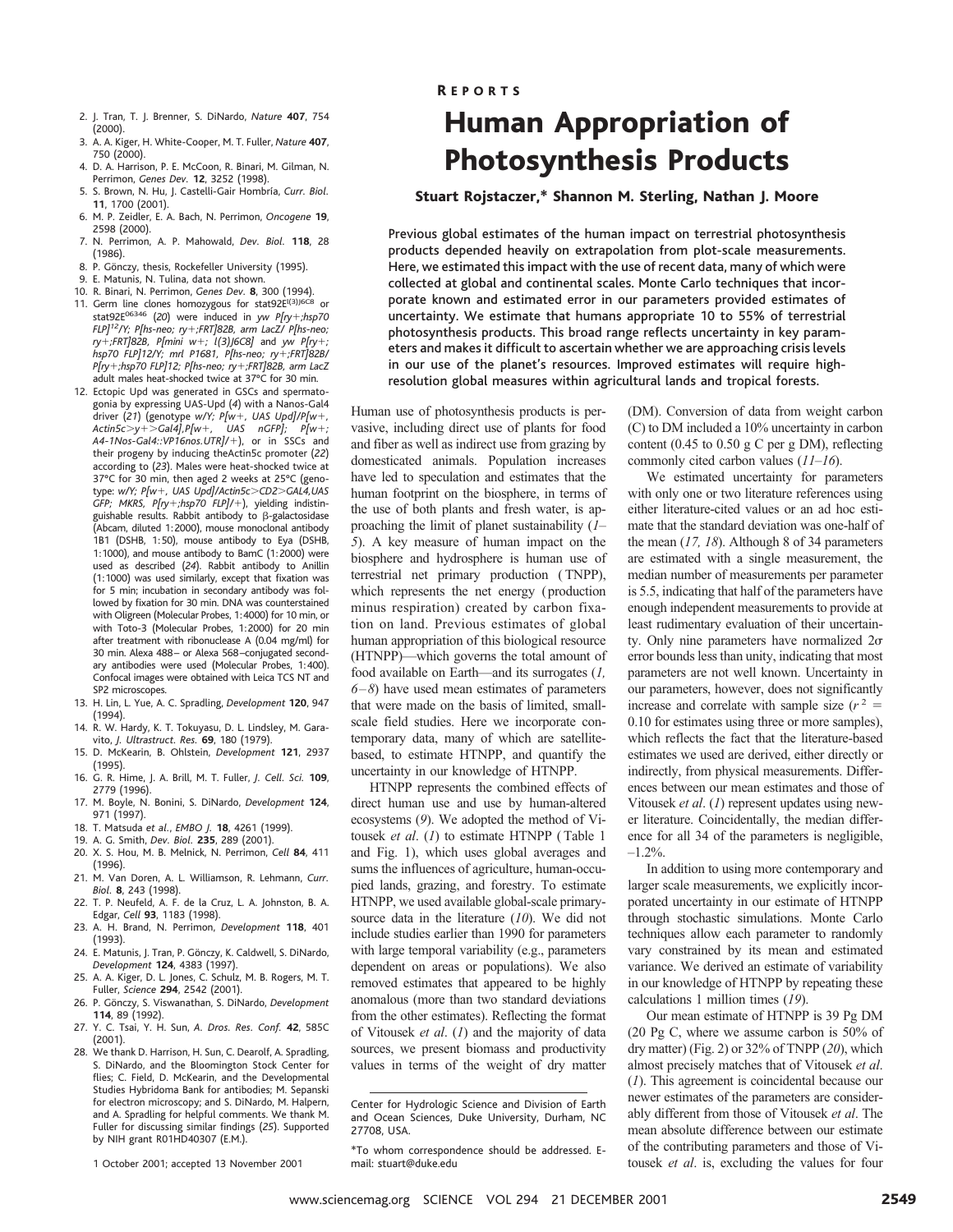

**Fig. 1.** Template used to estimate HTNPP. The formula on which the template is based is the intermediate calculation of Vitousek *et al*. (*1, 9*). Gray boxes represent independent parameters and are defined in Table 1. White boxes represent dependent parameters and are intermediate or final calculations. Abbreviations: HTNPP, co-opted terrestrial NPP; A, area; CB, co-opted biomass. Subscripts: g, livestock grazing; ho, human-

occupied lands; f, forests; ag, agriculture; gnl, livestock grazing on natural lands; ags, burning in savannas; sc, shifting cultivation; tp, tree plantation; fc, forest clearing (land use change); fh, industrial forest harvesting; nhi, not harvested but affected industrial forest; scstrf, shifting cultivation in secondary tropical forests; scs, shifting cultivation in savannas; fhctr, industrial forest harvesting in tropical forests.

parameters (*17*) directly assumed from (*1*), 37%; positive differences in some parameters are fortuitously canceled by negative differences in others.

Five parameters ( Table 1), two of which are area calculations, have updated estimates with standard error bounds below or above the estimates of Vitousek *et al*. (*1*): area of forest converted to grazing  $(A_{\text{gcp}})$ , area of tree plantations  $(A_{tp})$ , clearing rate of shifting cultivation  $(CR<sub>so</sub>)$ , population that uses shifting agriculture (*POP*<sub>sc</sub>), and volume of forest harvest for wood used for construction and fiber in temperate areas  $(V_{\text{fhot}})$ . With the exception of  $CR_{\text{sc}}$ , each estimate is based on limited updated data and relies heavily on recent compilations from the Food and Agriculture Organization (FAO) of the United Nations (*21–27*). It is debatable whether updated estimates for these parameters are more valid than those obtained earlier, but in any case, these five parameters have little bearing on our results. Our mean estimate of HTNPP is unchanged at 39 Pg if we use the earlier estimates (*1*) for these parameters. However, the variance in our estimates of parameters does influence uncertainty in our estimate of HTNPP significantly. The 95% confidence intervals in our estimates of HTNPP are  $\pm$ 27 Pg DM (14 Pg C) (*28*). These error bounds are so wide that mean estimates of HTNPP like that obtained here and earlier have limited utility.

Although there is a large degree of uncertainty, it is clear that human impact on TNPP is significant. The lower bound on our estimate (12 Pg DM, 6.0 Pg C), although nowhere near total TNPP, indicates that humans have had more impact on biological resources than any single species of megafauna known over the history of Earth.



**Fig. 2.** Histogram of estimate of HTNPP allowing all parameters in the formula to vary with limits set by their estimated uncertainty. Histogram represents 1 million simulations. All independent parameters were constrained to be greater than zero. "Population" refers to the number of estimates represented by each data point on the plot.

The uncertainty in our estimates also has implications for assessing the state of human use of fresh water. Postel *et al*. (*2*) used mean estimates of HTNPP obtained from Vitousek *et al*. (*1*) to estimate that 26% of all terrestrial evapotranspiration is appropriated by humans. The high degree of uncertainty in our understanding of HTNPP means that Postel *et al*.'s estimate may significantly overestimate or underestimate human appropriation of evapotranspiration. Given our relatively poor knowledge of HTNPP, we cannot know whether human impact on our plant and water resources is in a state of crisis.

We reran our Monte Carlo simulations and systematically held every variable constant except one to determine the influence of variability of each parameter on our estimate of HTNPP

(Fig. 3). The most significant variables are agricultural productivity  $(PR_{\text{ae}})$  and biomass of secondary tropical forest  $(B<sub>str</sub>)$ . Estimates of  $PR_{\text{av}}$  and  $B_{\text{strf}}$  are extensive in the literature, but they vary widely. It is not surprising that there would be a high degree of variability in these parameters.  $PR_{\text{ag}}$  and  $B_{\text{strf}}$  can be expected to be highly heterogeneous. Depending on fertilizer, irrigation, and crop type,  $PR_{\text{ag}}$  can vary by as much as a factor of 5 from field to field (*14, 29–31*).

Uncertainty in three other parameters—area of agricultural lands  $(A_{aq})$ , biomass of forest areas permanently cleared for population increase and colonization  $(B_{\text{fc}})$ , and proportion of shifting cultivation in secondary tropical forest  $(P_{\text{scstrf}})$ —contributes significantly to our uncertainty in HTNPP (greater than 6 Pg DM varia-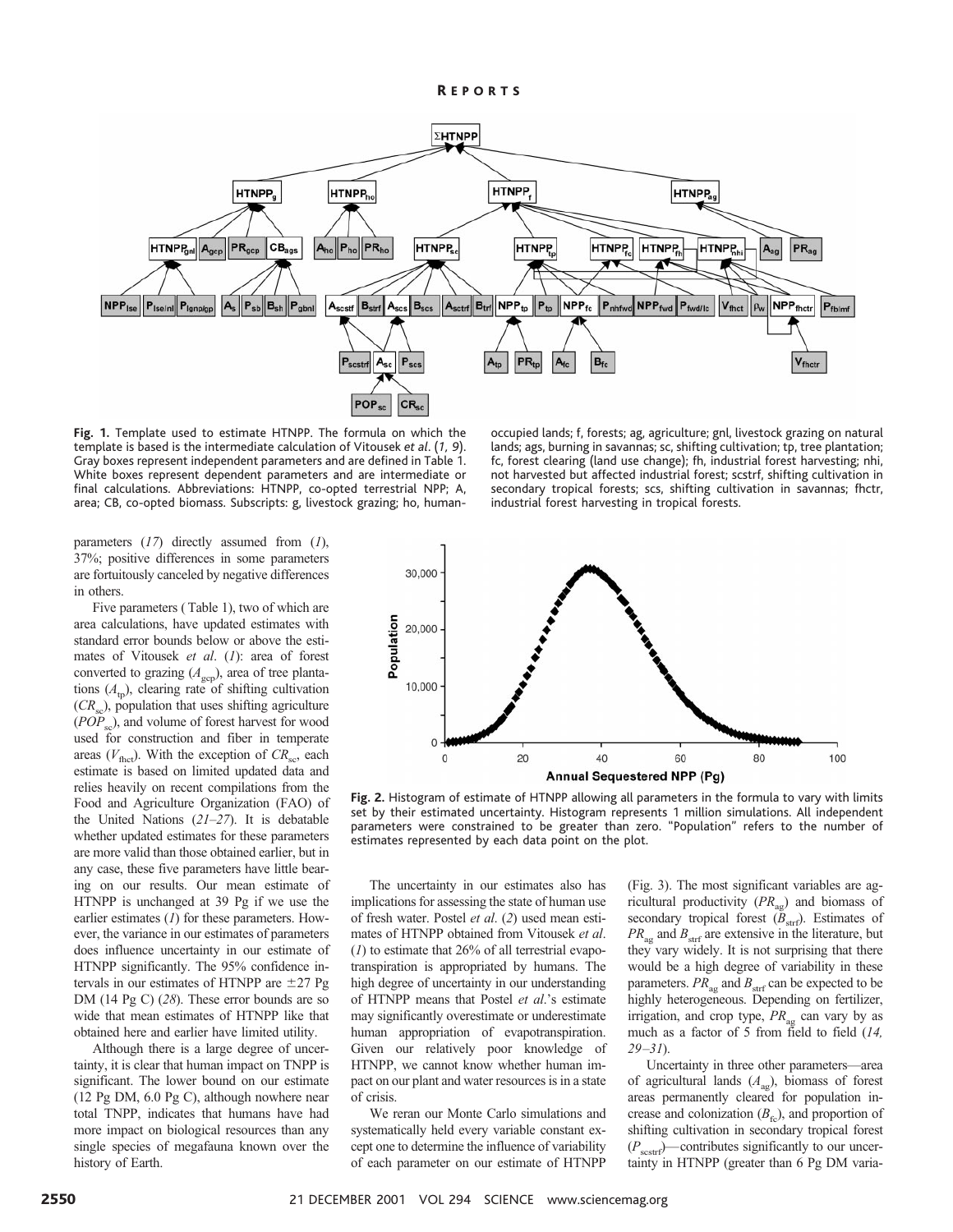#### R EPORTS

| Source variable                                                        | Description                                                                                                                              | Prior<br>estimate (1) | Contemporary<br>mean  | SD<br>mean | Number<br>of<br>samples |
|------------------------------------------------------------------------|------------------------------------------------------------------------------------------------------------------------------------------|-----------------------|-----------------------|------------|-------------------------|
| $A_{\text{ag}}(m^2)$                                                   | Area of agricultural land (21, 33–43)                                                                                                    | $1.6 \times 10^{13}$  | $1.3 \times 10^{13}$  | 0.33       | 11                      |
| $A_{\text{fc}}(m^2)$                                                   | Area permanently cleared for population increase and colonization (26, 43-48)                                                            | $1.2 \times 10^{11}$  | $1.3 \times 10^{11}$  | 0.23       | $\overline{7}$          |
| $A_{\text{gcp}}(m^2)$                                                  | Area of forest converted to grazing for all time (21)                                                                                    | $7 \times 10^{12}$    | $3.3 \times 10^{12}$  | 0.50       | 1                       |
| $A_{\text{ho}}(m^2)$                                                   | Area of human-occupied lands $(38-40, 49)$                                                                                               | $2 \times 10^{12}$    | $1.8 \times 10^{12}$  | 1.2        | 4                       |
| $A_s$ (m <sup>2</sup> )                                                | Area of savanna (39–40, 42, 44, 50–52, 215)                                                                                              | $1.5 \times 10^{13}$  | $1.7 \times 10^{13}$  | 0.46       | 8                       |
| $A_{\text{sctrf}}$ (m <sup>2</sup> /year)                              | Area cleared in tropical virgin forests by shifting cultivation (1, 53, 54)                                                              | $1.0 \times 10^{10}$  | $3.8 \times 10^{10}$  | 0.79       | 3                       |
| $A_{\text{tp}}(m^2)$                                                   | Area of tree plantations (12, 22–24, 47, 55–57)                                                                                          | $1.5 \times 10^{12}$  | $1.2 \times 10^{12}$  | 0.18       | 6                       |
| $B_{\rm fc}^{+}$ (Pg/m <sup>2</sup> )                                  | Biomass of forest areas permanently cleared for population increase and<br>colonization (1, 11-14, 27, 47, 48, 50, 58-109, 111-116, 214) | $2.2 \times 10^{13}$  | $3.3 \times 10^{13}$  | 0.91       | 61                      |
| $B_{\rm scs}$ (Pg/m <sup>2</sup> )                                     | Biomass of savanna in shifting cultivation (including below-ground) (13, 39,<br>48-50, 54, 98, 109, 110, 113-129)                        | $8.5 \times 10^{12}$  | $5.6 \times 10^{12}$  | 1.1        | 23                      |
| $B_{\rm sh}$ (Pg/m <sup>2</sup> )                                      | Biomass of above-ground grasses in burned savanna (1, 103, 104, 109,<br>$130 - 141$                                                      | $3.9 \times 10^{11}$  | $6.7 \times 10^{11}$  | 0.60       | 14                      |
| $B_{\rm strf}$ (Pg/m <sup>2</sup> )                                    | Biomass of secondary tropical forest (including below-ground) (11, 12, 48,<br>72–89, 109, 115, 116, 142, 143)                            | $1.8 \times 10^{13}$  | $1.7 \times 10^{13}$  | 0.65       | 20                      |
| $B_{\text{trf}}$ (Pg/m <sup>2</sup> )                                  | Biomass of tropical forests (including below-ground) (11, 13, 16, 27, 47, 48,<br>50, 84-103, 107-114, 143-150)                           | $3.9 \times 10^{13}$  | $3.6 \times 10^{13}$  | 0.58       | 43                      |
| $CR_{sc}$ (m <sup>2</sup><br>$person^{-1}$ year <sup>-1</sup> )        | Clearing rate of shifting cultivation (1, 53, 102, 151, 152)                                                                             | $2.0 \times 10^{3}$   | $1.7 \times 10^{3}$   | 0.16       | 5                       |
| NPP <sub>fwd</sub> (Pg/year)                                           | NPP of firewood (27, 44, 54, 55, 152-159)                                                                                                | 1.0                   | 0.90                  | 0.80       | 10                      |
| $NPP_{\text{lse}}$ (Pg/year)                                           | NPP eaten by livestock (1, 8, 109, 160-164)                                                                                              | 2.2                   | 3.6                   | 0.53       | 5                       |
| $P_{\rm fb/mf}$                                                        | Proportion of forest biomass relative to merchantable fraction (1, 15, 16,<br>68-72, 89, 90, 104, 107, 115, 158, 166-171)                | 2.1                   | 2.7                   | 1.2        | 21                      |
| $P_{\rm fwd/lc}$                                                       | Proportion of firewood that is met by land clearing and cultivation (102, 104)                                                           | 0.30                  | 0.65                  | 0.75       | 2                       |
|                                                                        | Proportion of burning on natural grazing lands (1)                                                                                       | 0.43                  | 0.43                  | 0.50       | $\mathbf{1}$            |
| $P_{\rm gbnl}$<br>$P_{ho}$                                             | Proportion of productive human-occupied lands (13)                                                                                       | 0.40                  | 0.40                  | 0.50       | 1                       |
| $P_{\rm lgnp/gp}$                                                      | Proportion of natural pasture grazed by livestock relative to all grazed pasture<br>lands $(1)$                                          | 0.50                  | 0.50                  | 0.50       | $\mathbf{1}$            |
|                                                                        | Proportion of NPP eaten by livestock that comes from natural lands (172)                                                                 | 0.68                  | 0.87                  | 0.50       | 1                       |
| $P_{\rm lse/nl}$<br>$P_{\text{nhfwd}}$                                 | Proportion of firewood harvested but not used every year (1)                                                                             | 0.50                  | 0.50                  | 0.50       | 1                       |
| $POP_{sc}$                                                             | Population that uses shifting agriculture (25, 173)                                                                                      | $2.0 \times 10^8$     | $4.5 \times 10^{8}$   | 0.15       | 2                       |
|                                                                        | Productivity of agricultural lands (1, 13, 14, 30, 31, 39, 42, 48, 91, 98, 105,                                                          | $9.4 \times 10^{13}$  | $9.0 \times 10^{13}$  | 0.55       | 16                      |
| $PR_{ag}$<br>(Pg m <sup>-2</sup> year <sup>-1</sup> )                  | 109-112, 116, 129, 174-178)                                                                                                              |                       |                       |            |                         |
| $PR_{\text{gcp}}$<br>(Pg m <sup>-2</sup> year <sup>-1</sup> )          | Productivity of lands converted to pasture (1, 13, 14, 30, 31, 39, 48, 50, 101,<br>105, 109-112, 116, 129-132, 154, 178-196)             | $1.4 \times 10^{12}$  | $1.1 \times 10^{12}$  | 0.82       | 37                      |
| $\mathsf{PR}_{\mathsf{ho}}$<br>$(\frac{1}{2}m^{-2} \text{ year}^{-1})$ | Productivity of human-occupied lands (39, 197)                                                                                           | $5.0 \times 10^{13}$  | $3.5 \times 10^{13}$  | 0.60       | 2                       |
| $PR_{tp}$<br>(Pg m <sup>-2</sup> year <sup>-1</sup> )                  | Productivity of tree plantations (12, 13, 39, 55, 95, 96, 109, 198)                                                                      | $1.75 \times 10^{12}$ | $1.60 \times 10^{12}$ | 0.81       | 8                       |
| $P_{sb}$                                                               | Proportion of savanna burned annually (44, 54, 125, 157, 179, 199–202)                                                                   | 0.40                  | 0.40                  | 0.75       | 9                       |
| $P_{scs}$                                                              | Proportion of shifting cultivation in savannas (1, 72, 152, 203, 204)                                                                    | 0.43                  | 0.46                  | 0.41       | 5                       |
| $P_{\rm scstrf}$                                                       | Proportion of shifting cultivation in secondary tropical forest (44, 53, 72, 87,<br>109, 152, 204)                                       | 0.57                  | 0.64                  | 0.42       | 6                       |
|                                                                        | Proportion of wood that humans use of tree plantation origin (22, 55)                                                                    | 0.25                  | 0.22                  | 0.50       | $\mathbf{1}$            |
| $P_{\rm tp} \over \rho_{\rm w}$ (Pg/m <sup>3</sup> )                   | Density of fiber/construction wood (1, 12, 15, 16, 89, 99, 106, 107, 115, 170,<br>$205 - 213$                                            | $6.0 \times 10^{-10}$ | $5.6 \times 10^{-10}$ | 0.55       | 17                      |
| $V_{\text{fhot}}$ (m <sup>3</sup> /year)                               | Volume of forest harvest for wood used for construction and fiber in temperate<br>areas (26, 27, 36)                                     | $1.65 \times 10^{9}$  | $1.1 \times 10^{9}$   | 0.1        | 52                      |
| $V_{\text{fhctr}}$ (m <sup>3</sup> /year)                              | Volume of forest harvest for wood used for construction and fiber in tropical<br>areas $(27)$                                            | $4.0 \times 10^{8}$   | $3.9 \times 10^{8}$   | 0.50       | $\mathbf{1}$            |

Table 1. Description of variables in the formula used (see Fig. 1) with updated estimates. Weights are in units dry matter. For source values and references beyond (*31*), see *Science* Online (www.sciencemag.org/cgi/content/full/294/5551/2549/DC1).

tion). Two of these parameters are area calculations and indicate that our lack of knowledge extends to what should be relatively simple parameters to measure precisely.

Our analysis indicates that the assessment of human limits to plant and water use will require better estimation of some highly heterogeneous parameters, including global productivity of agricultural, grazed, and human-occupied lands. Reduction in the uncertainty of these parameters will likely demand detailed worldwide assessment through a combination of many pieces of information, including satellite data, national crop figures, and patterns of irrigation and fer-

tilizer use. Without these types of future assessments, the magnitude of the human footprint on Earth is open to much speculation.

#### **References and Notes**

- 1. P. M. Vitousek, P. R. Ehrlich, A. H. Ehrlich, P. A. Matson, *Bioscience* **36**, 368 (1986).
- 2. S. L. Postel, G. C. Daily, P. R. Ehrlich, *Science* **271**, 785 (1996).
- 3. P. M. Vitousek, H. A. Mooney, J. Lubchenco, J. M. Melillo, *Science* **277**, 494 (1997).
- 4. D. Tilman, *Proc. Natl. Acad. Sci. U.S.A.* **96**, 5995 (1999).
- 5. H. Haberl, *Ambio* **26**, 143 (1997).
- 6. R. A. Houghton, W. H. Schlesinger, S. Brown, J. E. Richards, in *Atmospheric Carbon Dioxide and the Global Carbon Cycle,* J. R. Trabalka, Ed. (Publ. 0239,

U.S. Department of Energy, Office of Energy Research, Washington, DC, 1985), pp. 113–140.

- 7. D. Pimentel, Ed., *Food Energy and Society* (Univ. Press of Colorado, Niwot, CO, 1996).
- 8. D. H. Wright, *Ambio* **4**, 189 (1990).
- 9. Here we use the "intermediate calculation" of Vitousek *et al.* (*1*), which includes all TNPP appropriated by humans (indirectly or directly) and by humanaltered ecosystems:

 $\Sigma$ (HTNPP) =  $(A_{ag} \times PR_{ag}) + (A_{gcp} \times PR_{gcp})$ 

### $+ \ \left(NPP_{\text{lse}} \times P_{\text{lse/nl}} \times P_{\text{lgnp/gp}} \right) + \left(A_s \times P_{\text{sb}} \times B_{\text{sh}} \times P_{\text{gbnl}} \right)$

- $+$   $(A_{tp} \times PR_{tp}) P_{tp} \times \{NPP_{fwd} + P_{fb/mf} \times [(V_{fhot} \times \rho_w)]\}$
- $1 ~+~ (V_{\text{flictr}} \times \rho_w)] + (NPP_{\text{fwd}} \times P_{\text{nhfwd}}) + (\{[(V_{\text{flict}} \times \rho_w)]$
- $+ (V_{\text{flictr}} \times \rho_w)] \times P_{\text{fb/mf}} [(V_{\text{flict}} \times \rho_w)]$
- $+ (V_{\text{flictr}} \times \rho_w)]) + (POP_{\text{scs}} \times CR_{\text{sc}} \times P_{\text{scstrf}} \times B_{\text{strf}})$